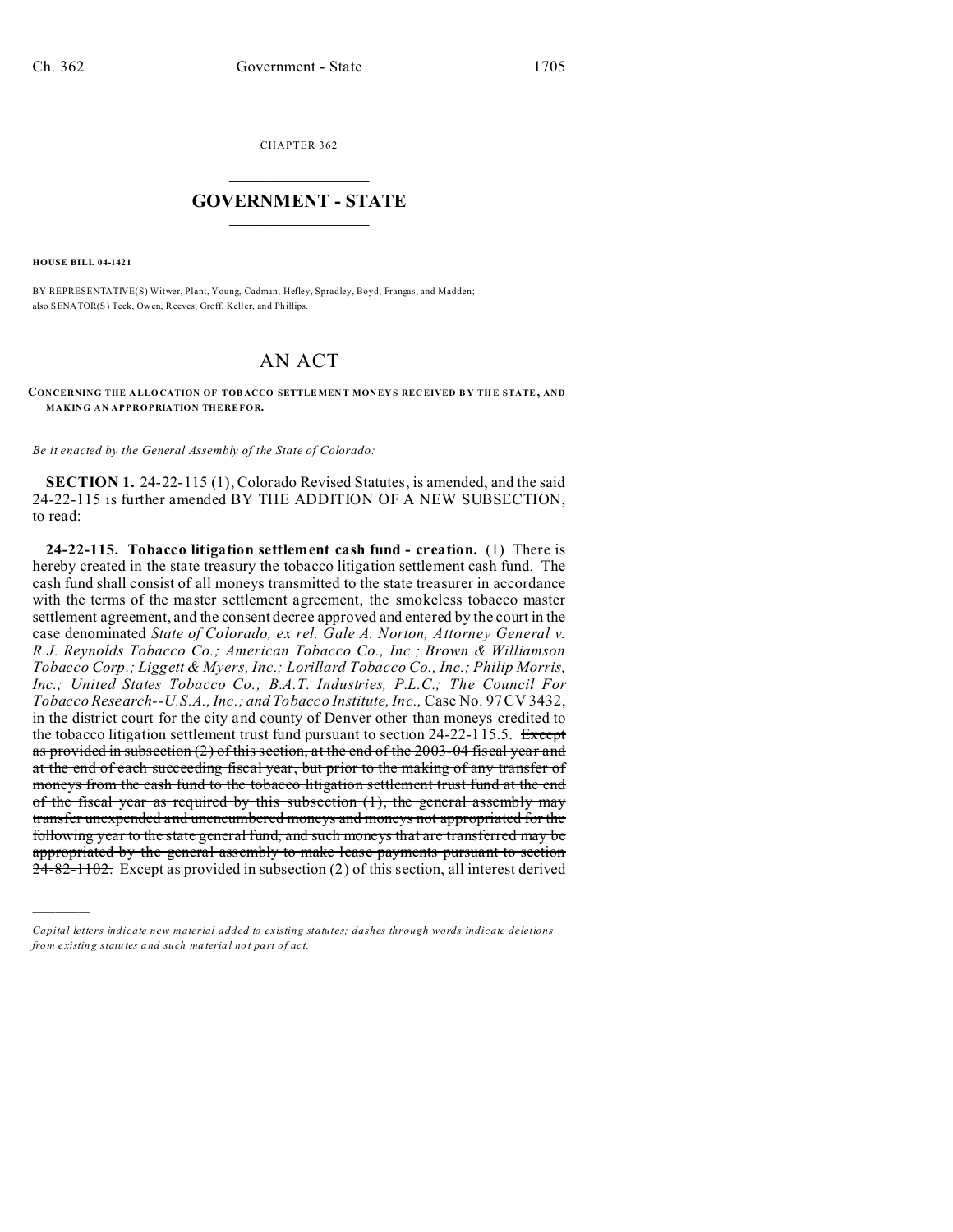from the deposit and investment of moneys in the cash fund shall be credited to the cash fund; except that, beginning with the fiscal year 2001-02, and each fiscal year thereafter, all interest derived from the deposit and investment of moneys in the cash fund shall be credited to the breast and cervical cancer prevention and treatment fund created pursuant to section 26-4-532, C.R.S. Except as provided in subsection (2) of this section, all moneys in the cash fund shall be subject to appropriation by the general assembly for such purposes as may be authorized by law in accordance with the terms of the settlement agreements and the consent decree. Except as provided in subsection  $(2)$  of this section, at the end of the 2003-04 fiscal year, but prior to the making of any transfer of moneys from the cash fund to the tobacco litigation settlement trust fund at the end of the fiscal year as required by this subsection  $(1)$ , the lesser of fifty percent of all unexpended and unencumbered moneys and all moneys not appropriated for the 2004-05 fiscal year in the cash fund or seven million five hundred ninety-four thousand eight hundred sixteen dollars shall be transferred from the cash fund to the general fund and continuously appropriated for the implementation of the Tony Grampsas youth services program created and existing pursuant to part 2 of article 20.5 of title 25, C.R.S. Except as provided in subsection (2) of this section, at the end of the 2004-05 fiscal year and at the end of each succeeding fiscal year, but prior to the making of any transfer of moneys from the cash fund to the tobacco litigation settlement trust fund at the end of the fiscal year as required by this subsection (1), the lesser of fifty percent of all unexpended and unencumbered moneys and all moneys not appropriated for the following fiscal year in the cash fund or seven million five hundred ninety-four thousand eight hundred sixteen dollars shall be transferred from the cash fund to the general fund and continuously appropriated for the implementation of the Tony Grampsas youth services program created and existing pursuant to part 2 of article 20.5 of title 25, C.R.S. Except as provided in subsection (2) of this section, at the end of any fiscal year COMMENCING ON OR AFTER JULY 1, 2004, all unexpended and unencumbered moneys and all moneys not appropriated for the following fiscal year in the cash fund shall be transferred to the tobacco litigation settlement trust GENERAL fund.

(3) NOTWITHSTANDING ANY OTHER PROVISION OF THIS SECTION AND EXCEPT AS PROVIDED IN SECTION 24-75-1104.5 (1) (c), FOR THE 2005-06 FISCAL YEAR AND FOR EACH FISCAL YEAR THEREAFTER, THE GENERAL ASSEMBLY SHALL TRANSFER AN AMOUNT EQUAL TO THE LESSER OF TWENTY MILLION DOLLARS OR TWENTY-ONE PERCENT OF THE MONEYS TRANSMITTED ANNUALLY TO THE STATE TREASURER PURSUANT TO SUBSECTION (1) OF THIS SECTION TO THE GENERAL FUND.

**SECTION 2.** 24-22-115.5 (2) (a) (II), (2) (a) (III), and (2) (a.7) (I), Colorado Revised Statutes, are amended, and the said 24-22-115.5 (2) is further amended BY THE ADDITION OF A NEW PARAGRAPH, to read:

**24-22-115.5. Legislative declaration - tobacco litigation settlement trust fund - creation - repeal.** (2) (a) There is hereby created in the state treasury the tobacco litigation settlement trust fund. The principal of the trust fund shall consist of:

(II) Not less than FOR THE 2005-06 FISCAL YEAR AND FOR EACH FISCAL YEAR THEREAFTER, UP TO twenty-one percent of all additional THE moneys, other than attorney fees and costs, paid to the state treasurer in accordance with the settlement agreements and the consent decree IN THE PRECEDING FISCAL YEAR, LESS THE AMOUNT TRANSFERRED TO THE GENERAL FUND PURSUANT TO SECTION 24-22-115 (3).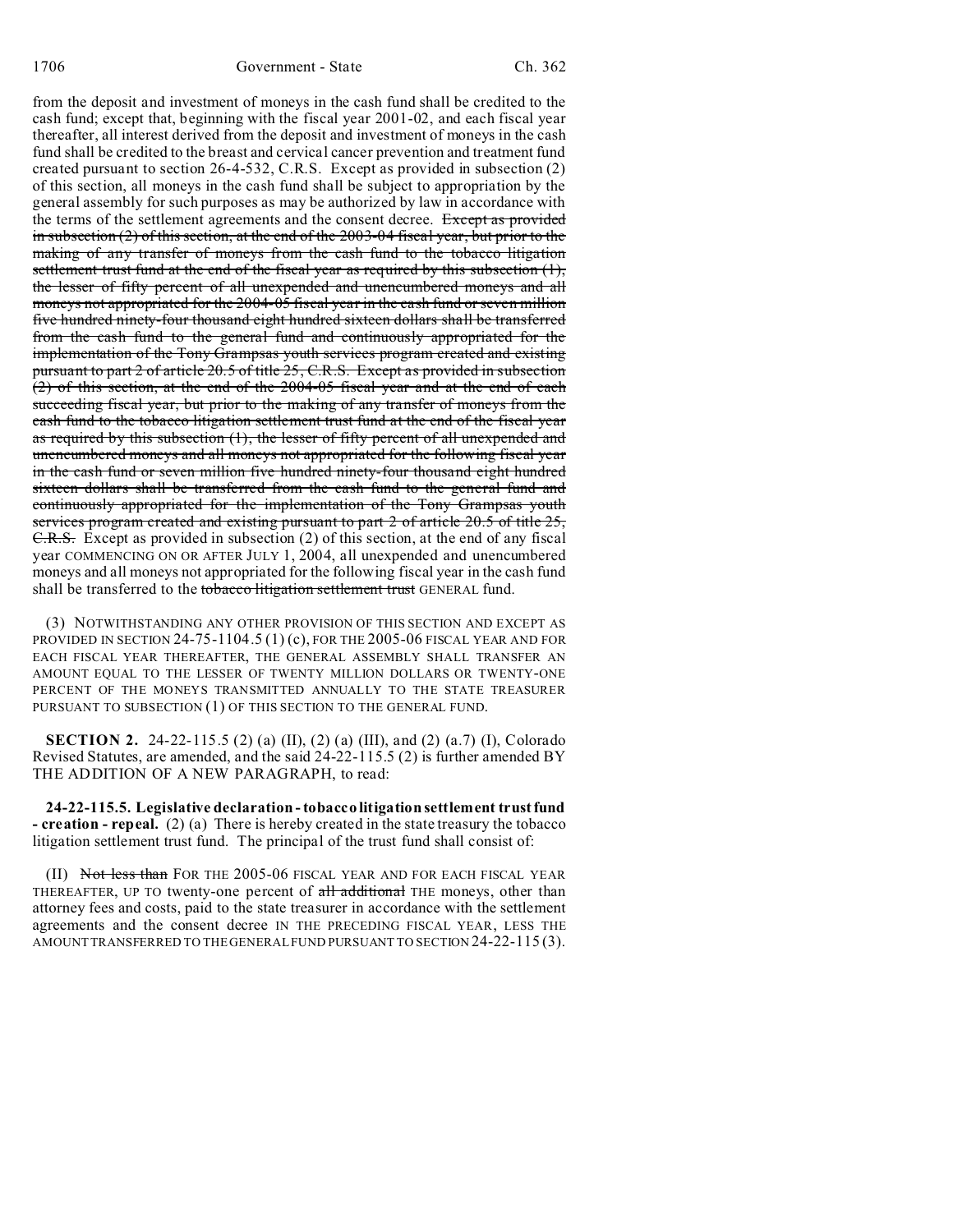(III) Any moneys transferred to the trust fund from the tobacco litigation settlement cash fund at the end of any fiscal year pursuant to section 24-22-115; and

(a.7) (I) The principal of the tobacco litigation settlement trust fund shall not be expended or appropriated for any purpose; except that moneys in the trust fund may be allocated to the children's basic health plan trust as provided in section  $24-75-1104(2)$  SECTION 24-75-1104.5 (1) (c). All interest derived from the deposit and investment of moneys in the trust fund shall be credited to the trust fund. Such interest shall become subject to appropriation by the general assembly for the funding of any programs or funds authorized by law to be funded by tobacco litigation settlement moneys at such time as the state auditor certifies that actuarially sound projections of future interest earnings indicate that such interest will be sufficient to fully fund such programs and funds. No part of such trust fund, principal or interest, shall be transferred to the general fund or any other fund or used or appropriated except as provided in this section.

(d) NOTWITHSTANDING ANY OTHER PROVISION OF THIS SECTION, ON JULY 1, 2004, THE STATE TREASURER SHALL TRANSFER THE BALANCE OF MONEYS IN THE TOBACCO LITIGATION SETTLEMENT TRUST FUND TO THE GENERAL FUND.

**SECTION 3.** 24-75-1104, Colorado Revised Statutes, is amended BY THE ADDITION OF A NEW SUBSECTION to read:

**24-75-1104. Use of settlement moneys - programs - repeal.** (6) THIS SECTION IS REPEALED, EFFECTIVE JULY 1, 2004.

**SECTION 4.** Part 11 of article 75 of title 24, Colorado Revised Statutes, is amended BY THE ADDITION OF A NEW SECTION to read:

**24-75-1104.5. Use of settlement moneys - programs.** (1) FOR THE 2004-05 FISCAL YEAR AND FOR EACH FISCAL YEAR THEREAFTER, THE FOLLOWING PROGRAMS, SERVICES, OR FUNDS SHALL RECEIVE APPROPRIATIONS IN THE SPECIFIED AMOUNTS FROM THE SETTLEMENT MONEYS ANNUALLY RECEIVED BY THE STATE:

(a) THE COLORADO NURSE HOME VISITOR PROGRAM CREATED IN ARTICLE 31 OF TITLE 25, C.R.S., SHALL RECEIVE THE FOLLOWING AMOUNTS, NOT TO EXCEED NINETEEN MILLION DOLLARS IN ANY FISCAL YEAR:

(I) FOR THE 2004-05 FISCAL YEAR, NINE PERCENT OF THE TOTAL AMOUNT OF SETTLEMENT MONEYS RECEIVED BY THE STATE;

(II) BEGINNING WITH THE 2005-06 FISCAL YEAR AND FOR EACH FISCAL YEAR THEREAFTER THROUGH THE 2013-14 FISCAL YEAR, THE GENERAL ASSEMBLY SHALL INCREASE THE PERCENTAGE APPROPRIATED BY ONE PERCENT; AND

(III) FOR THE 2014-15 FISCAL YEAR AND FOR EACH FISCAL YEAR THEREAFTER, NINETEEN PERCENT OF THE TOTAL AMOUNT OF SETTLEMENT MONEYS ANNUALLY RECEIVED BY THE STATE.

(b) THE COMPREHENSIVE PRIMARY AND PREVENTIVE CARE GRANT PROGRAM CREATED IN PART 10 OF ARTICLE 4 OF TITLE 26, C.R.S., SHALL RECEIVE THREE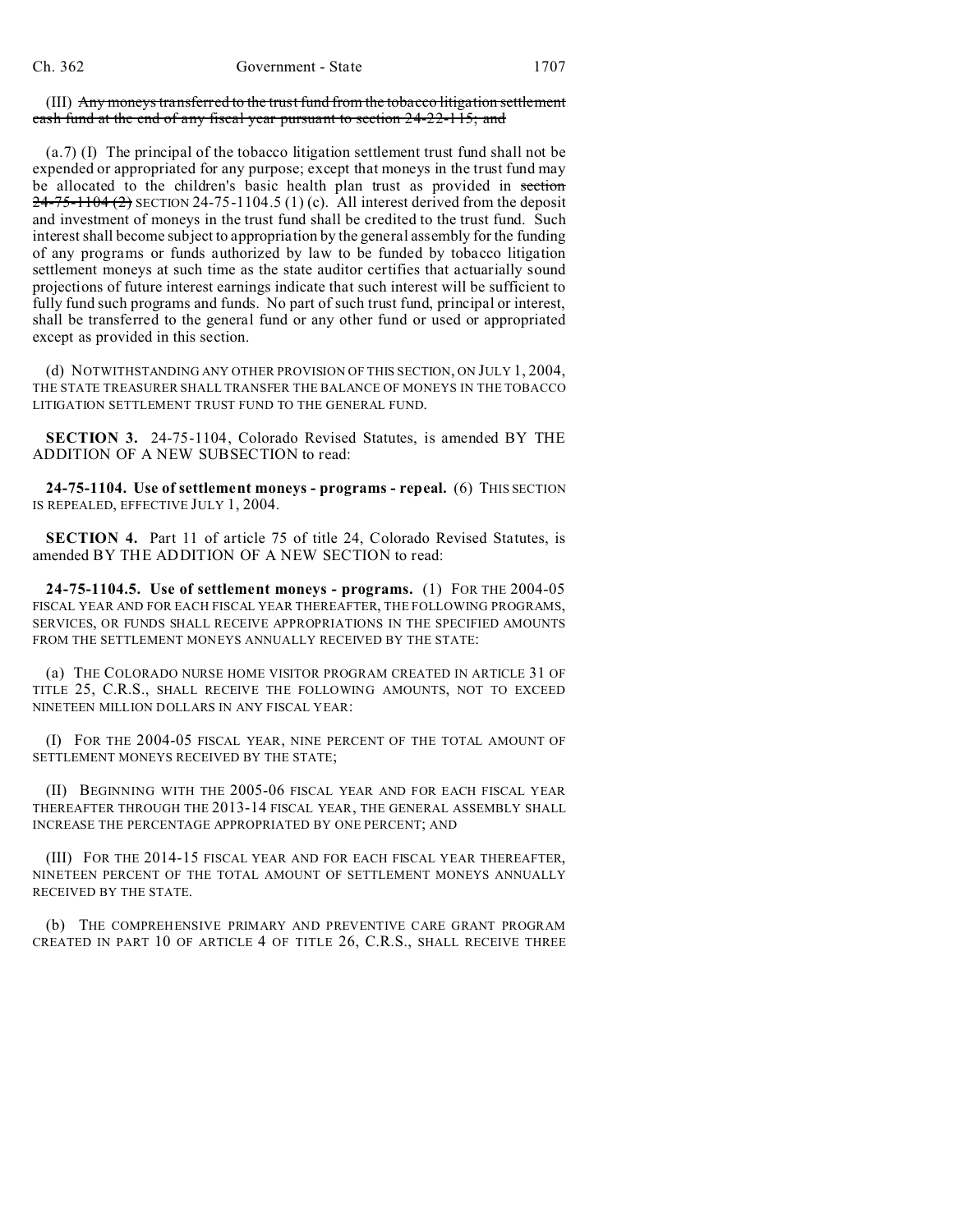PERCENT OF THE TOTAL AMOUNT OF SETTLEMENT MONEYS ANNUALLY RECEIVED BY THE STATE, NOT TO EXCEED FIVE MILLION DOLLARS IN ANY FISCAL YEAR.

(c) THE CHILDREN'S BASIC HEALTH PLAN TRUST CREATED IN SECTION 26-19-105, C.R.S., SHALL RECEIVE TWENTY-FOUR PERCENT OF THE TOTAL AMOUNT OF SETTLEMENT MONEYS ANNUALLY RECEIVED BY THE STATE, NOT TO EXCEED THIRTY MILLION DOLLARS IN ANY FISCAL YEAR. IF IN ANY FISCAL YEAR THE PERCENTAGE OF SETTLEMENT MONEYS SPECIFIED IN THIS PARAGRAPH (c) DOES NOT EQUAL AT LEAST SEVENTEEN MILLION FIVE HUNDRED THOUSAND DOLLARS, THE AMOUNT OF THE SHORTFALL SHALL BE ALLOCATED OUT OF THE TOBACCO LITIGATION SETTLEMENT TRUST FUND PURSUANT TO SECTION  $24-22-115.5$   $(2)$   $(a.7)$  (I) AND, IF NECESSARY, OUT OF THE AMOUNT OF SETTLEMENT MONEYS TRANSFERRED TO THE GENERAL FUND PURSUANT TO SECTION 24-22-115 (3).

(d) THE STATE DENTAL LOAN REPAYMENT PROGRAM CREATED IN ARTICLE 23 OF TITLE 25, C.R.S., SHALL RECEIVE TWO HUNDRED THOUSAND DOLLARS.

(e) THE FITZSIMONS TRUST FUND CREATED IN SECTION 23-20-136 (3), C.R.S., SHALL RECEIVE THE LESSER OF THE AMOUNT DUE TO ANY LESSOR DURING THE FISCAL YEAR UNDER A LEASE-PURCHASE AGREEMENT AUTHORIZED PURSUANT TO SECTION 3 OF HOUSE BILL 03-1256, AS ENACTED AT THE FIRST REGULAR SESSION OF THE SIXTY-FOURTH GENERAL ASSEMBLY OR EIGHT PERCENT OF THE TOTAL AMOUNT OF SETTLEMENT MONEYS ANNUALLY RECEIVED BY THE STATE, NOT TO EXCEED EIGHT MILLION DOLLARS IN ANY FISCAL YEAR. THE SETTLEMENT MONEYS SHALL BE APPROPRIATED IN ACCORDANCE WITH THE PROCEDURE SPECIFIED IN SECTION 23-20-136 (3.5) (a), C.R.S.

(f) THE TOBACCO EDUCATION, PREVENTION, AND CESSATION GRANT PROGRAM CREATED IN PART 8 OF ARTICLE 3.5 OF TITLE 25,C.R.S., SHALL RECEIVE FIVE PERCENT OF THE TOTAL AMOUNT OF SETTLEMENT MONEYS ANNUALLY RECEIVED BY THE STATE, NOT TO EXCEED EIGHT MILLION DOLLARS IN ANY FISCAL YEAR.

(g) THE COLORADO STATE VETERANS TRUST FUND CREATED IN SECTION 28-5-709, C.R.S., SHALL RECEIVE ONE PERCENT OF THE TOTAL AMOUNT OF SETTLEMENT MONEYS ANNUALLY RECEIVED BY THE STATE, NOT TO EXCEED ONE MILLION DOLLARS IN ANY FISCAL YEAR.

(h) THE READ-TO-ACHIEVE PROGRAM CREATED IN SECTION 22-7-506, C.R.S., SHALL RECEIVE FIVE PERCENT OF THE TOTAL AMOUNT OF SETTLEMENT MONEYS ANNUALLY RECEIVED BY THE STATE, NOT TO EXCEED EIGHT MILLION DOLLARS IN ANY FISCAL YEAR; EXCEPT THAT FOR THE 2004-05 FISCAL YEAR, THE READ-TO-ACHIEVE PROGRAM SHALL RECEIVE FIVE PERCENT OF THE TOTAL AMOUNT OF SETTLEMENT MONEYS RECEIVED, NOT TO EXCEED EIGHT MILLION DOLLARS, LESS FIVE HUNDRED THOUSAND DOLLARS, WHICH SHALL BE TRANSFERRED TO THE GENERAL FUND TO PROVIDE STATE FUNDING FOR SENIOR SERVICES.

(i) THE TONY GRAMPSAS YOUTH SERVICES PROGRAM CREATED IN PART 2 OF ARTICLE 20.5 OF TITLE 25, C.R.S., SHALL RECEIVE FOUR PERCENT OF THE TOTAL AMOUNT OF SETTLEMENT MONEYS ANNUALLY RECEIVED BY THE STATE, NOT TO EXCEED FIVE MILLION DOLLARS IN ANY FISCAL YEAR.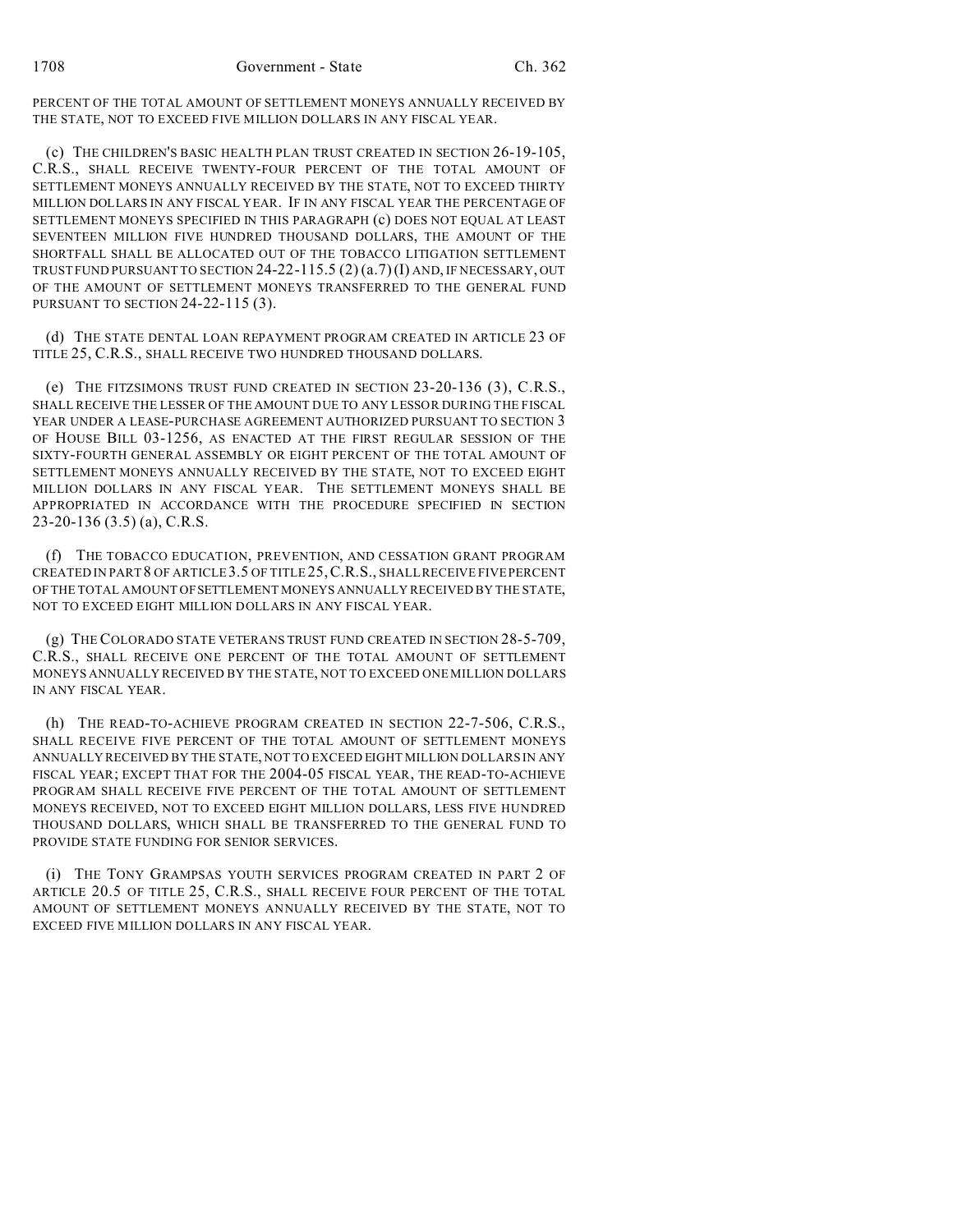(j) THE AIDS DRUG ASSISTANCE PROGRAM CREATED IN SECTION 25-4-1411, C.R.S., SHALL RECEIVE THREE AND A HALF PERCENT OF THE TOTAL AMOUNT OF SETTLEMENT MONEYS ANNUALLY RECEIVED BY THE STATE, NOT TO EXCEED FIVE MILLION DOLLARS IN ANY FISCAL YEAR.

(k) THREE HUNDRED THOUSAND DOLLARS SHALL BE APPROPRIATED TO FUND THE STATE'S SHARE OF THE ANNUAL FUNDING REQUIRED FOR THE "CHILD MENTAL HEALTH TREATMENT ACT", ARTICLE 10.3 OF TITLE 27, C.R.S.

(2) THE GENERAL ASSEMBLY SHALL APPROPRIATE THE AMOUNTS SPECIFIED IN SUBSECTION (1) OF THIS SECTION FROM MONEYS CREDITED TO THE TOBACCO LITIGATION SETTLEMENT CASH FUND CREATED IN SECTION 24-22-115.

**SECTION 5.** 22-7-506 (4) (b) (I), Colorado Revised Statutes, is amended to read:

**22-7-506. Read-to-achieve grant program - board created - fund - repeal.** (4) (b) (I) Except as otherwise provided in section  $24-75-1104$  (1.7) (e), (1.8) (a) (IV), or (1.9) (b), C.R.S. SECTION 24-75-1104.5 (1) (h), C.R.S., beginning with the 2000-01 fiscal year 2004-05 FISCAL YEAR, and for each fiscal year thereafter so long as the state receives moneys pursuant to the master settlement agreement, the general assembly shall annually appropriate to the cash fund nineteen FIVE percent of the amount of moneys transmitted to the state treasurer in accordance with the master settlement agreement, other than attorney fees and costs, for the preceding fiscal year; except that the amount so appropriated to the cash fund in any fiscal year shall not exceed nineteen EIGHT million dollars. The general assembly shall appropriate the amount specified in this paragraph (b) from moneys credited to the tobacco litigation settlement cash fund created in section 24-22-115, C.R.S.

**SECTION 6.** 23-20-136 (3.5) (a), Colorado Revised Statutes, is amended to read:

**23-20-136. Fitzsimons trust fund - creation - legislative declaration - repeal.** (3.5) (a) For THE 2004-05 FISCAL YEAR AND FOR each fiscal year THEREAFTER in which the state receives moneys pursuant to the master settlement agreement and in which money is due to a lessor under a lease-purchase agreement authorized pursuant to section 3 of House Bill 03-1256, as enacted at the first regular session of the sixty-fourth general assembly, the general assembly shall appropriate to the capital development fund and appropriate from the capital development fund to the Fitzsimons trust fund the lesser of the amount due to any lessor during the fiscal year and eight percent of the total amount received by the state pursuant to the master settlement agreement, other than attorney fees and costs, during the preceding fiscal year; except that the amount appropriated pursuant to this subsection (3.5) in any fiscal year shall not exceed eight million dollars.

**SECTION 7.** 25-3.5-807 (2) (a), Colorado Revised Statutes, is amended to read:

**25-3.5-807. Tobacco program fund - created.** (2) (a) Except as otherwise provided in section  $24-75-1104$   $(1.7)$  (d) or  $(1.8)$  (a)  $(HI)$ , C.R.S., PURSUANT TO SECTION 24-75-1104.5 (1) (f), C.R.S., beginning in fiscal year 2000-01 2004-05 FISCAL YEAR, and for fiscal years thereafter so long as the state receives moneys pursuant to the master settlement agreement, the general assembly shall annually appropriate to the fund fifteen FIVE percent of the amount transmitted to the state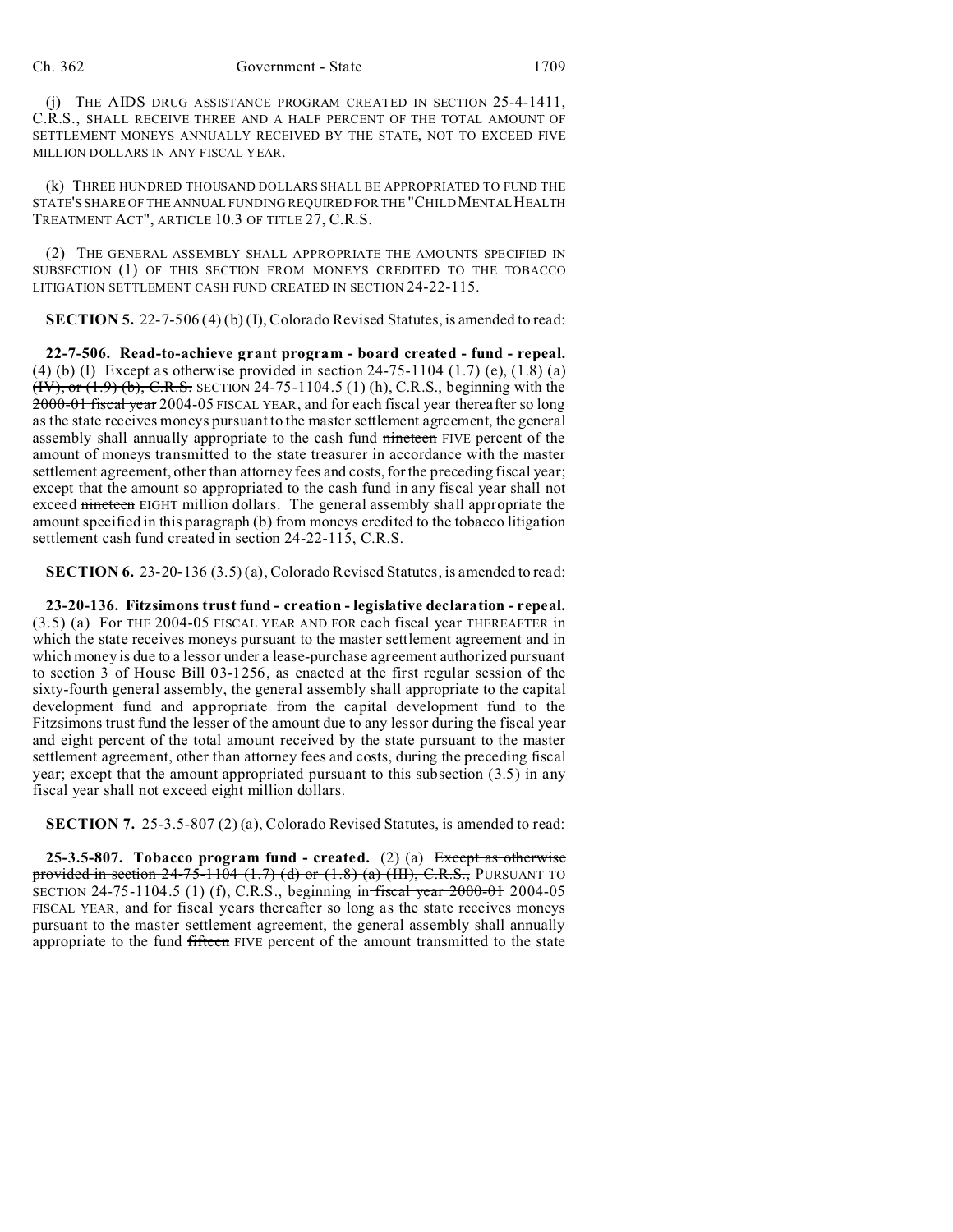treasurer pursuant to the provisions of the master settlement agreement, other than attorney fees and costs, during the preceding fiscal year; except that the amount so appropriated to the fund in any fiscal year shall not exceed fifteen EIGHT million dollars. The general assembly shall appropriate the amount specified in this subsection (2) from moneys credited to the tobacco litigation settlement cash fund created in section 24-22-115, C.R.S.

**SECTION 8.** 25-4-1411, Colorado Revised Statutes, is amended BY THE ADDITION OF A NEW SUBSECTION to read:

**25-4-1411. AIDS drug assistance program - legislative declaration - no entitlement created.** (6) (a) PURSUANT TO SECTION 24-75-1104.5 (1) (j), C.R.S., BEGINNING IN THE 2004-05 FISCAL YEAR, AND FOR EACH FISCAL YEAR THEREAFTER SO LONG AS THE STATE RECEIVES MONEYS PURSUANT TO THE MASTER SETTLEMENT AGREEMENT, THE GENERAL ASSEMBLY SHALL APPROPRIATE TO THE DEPARTMENT OF PUBLIC HEALTH AND ENVIRONMENT FOR THE STATE PROGRAM THREE AND A HALF PERCENT OF THE AMOUNT OF MONEYS TRANSMITTED TO THE STATE TREASURER IN ACCORDANCE WITH THE MASTER SETTLEMENT AGREEMENT, OTHER THAN ATTORNEY FEES AND COSTS, FOR THE PRECEDING FISCAL YEAR; EXCEPT THAT THE AMOUNT SO APPROPRIATED TO THE DEPARTMENT IN ANY FISCAL YEAR SHALL NOT EXCEED FIVE MILLION DOLLARS. THE GENERAL ASSEMBLY SHALL APPROPRIATE THE AMOUNT SPECIFIED IN THIS SUBSECTION (6) FROM MONEYS CREDITED TO THE TOBACCO LITIGATION SETTLEMENT CASH FUND CREATED IN SECTION 24-22-115, C.R.S.

(b) THE DEPARTMENT OF PUBLIC HEALTH AND ENVIRONMENT AND THE ADVISORY GROUP SHALLDETERMINE HOW THE MONEYS APPROPRIATED FOR THE STATE PROGRAM PURSUANT TO THIS SUBSECTION (6) ARE TO BE USED.

**SECTION 9.** 25-20.5-201 (2) (b), Colorado Revised Statutes, is amended, and the said 25-20.5-201 (2) is further amended BY THE ADDITION OF A NEW PARAGRAPH, to read:

**25-20.5-201. Tony Grampsas youth services program - creation - standards - applications.** (2) (b) Any grant awarded through the Tony Grampsas youth services program shall be paid from moneys appropriated PURSUANT TO PARAGRAPH (c) OF THIS SUBSECTION (2) OR out of the general fund for such program. Each year, no less than twenty percent of the appropriation shall be designated and used exclusively for programs designed for children younger than nine years of age. The board, in accordance with the timelines adopted pursuant to section 25-20.5-202 (3), shall submit a list of the entities chosen to receive grants to the governor for approval. The governor shall either approve or disapprove the entire list of entities by responding to the board within twenty days. If the governor has not responded to the board within twenty days after receipt of the list, the list shall be deemed approved. No grants shall be awarded through the Tony Grampsas youth services program without the prior approval of the governor.

(c) PURSUANT TO SECTION  $24-75-1104.5(1)(i)$ , C.R.S., BEGINNING IN THE 2004-05 FISCAL YEAR, AND FOR EACH FISCAL YEAR THEREAFTER SO LONG AS THE STATE RECEIVES MONEYS PURSUANT TO THE MASTER SETTLEMENT AGREEMENT, THE GENERAL ASSEMBLY SHALL APPROPRIATE TO THE DIVISION FOR THE TONY GRAMPSAS YOUTHSERVICES PROGRAM FOUR PERCENT OF THE AMOUNT OF MONEYS TRANSMITTED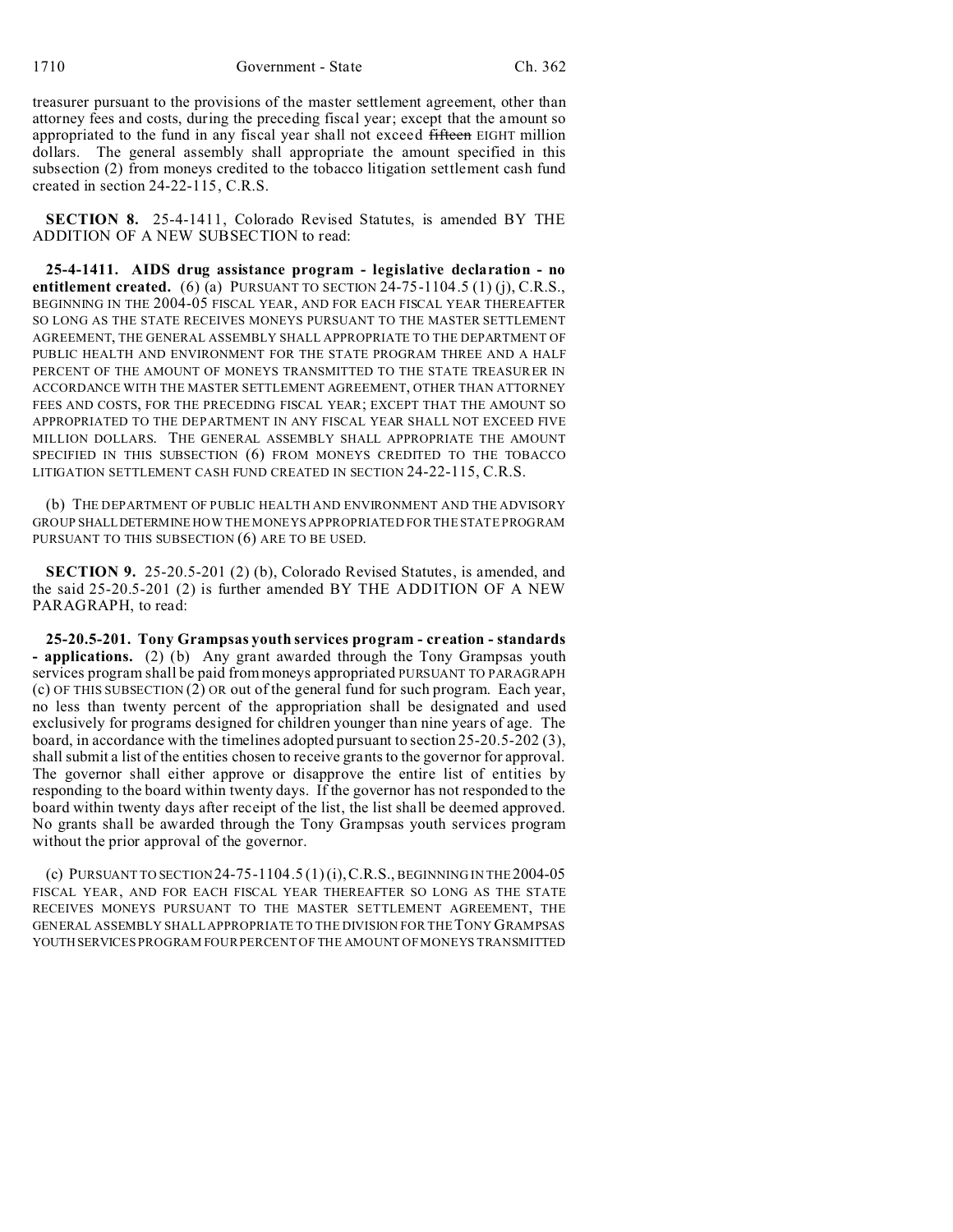## Ch. 362 Government - State 1711

TO THE STATE TREASURER IN ACCORDANCE WITH THE MASTER SETTLEMENT AGREEMENT, OTHER THAN ATTORNEY FEES AND COSTS, FOR THE PRECEDING FISCAL YEAR; EXCEPT THAT THE AMOUNT SO APPROPRIATED TO THE DIVISION IN ANY FISCAL YEAR SHALL NOT EXCEED FIVE MILLION DOLLARS. THE GENERAL ASSEMBLY SHALL APPROPRIATE THE AMOUNT SPECIFIED IN THIS PARAGRAPH (c) FROM MONEYS CREDITED TO THETOBACCO LITIGATION SETTLEMENT CASH FUND CREATED IN SECTION 24-22-115, C.R.S.

**SECTION 10.** 25-23-104 (2), Colorado Revised Statutes, is amended to read:

**25-23-104. Dental loan repayment fund - acceptance of grants and donations.** (2) Except as otherwise provided in section  $24-75-1104$  (1.7) (b) or (1.8) (a) (II),  $C.R.S.,$  PURSUANT TO SECTION 24-75-1104.5 (1) (d), C.R.S., beginning in fiscal year 2001-02, FISCAL YEAR 2004-05 and for each fiscal year thereafter so long as the state receives moneys pursuant to the master settlement agreement, the general assembly shall appropriate to the state dental loan repayment fund two hundred thousand dollars from the moneys annually received by the state pursuant to the master settlement agreement. The general assembly shall appropriate the amount specified in this subsection (2) from moneys credited to the tobacco litigation settlement cash fund created in section 24-22-115, C.R.S. The amount appropriated pursuant to this subsection (2) shall be in addition to and not in replacement of any general fund moneys appropriated to the state dental loan repayment fund.

**SECTION 11.** 25-31-107 (2) (d) (I), Colorado Revised Statutes, is amended, and the said 25-31-107 (2) (d) is further amended BY THE ADDITION OF A NEW SUBPARAGRAPH, to read:

**25-31-107. Nurse home visitor program - selection of entities - grants.**  $(2)$  (d) (I) For the 2000-01 fiscal year, the general assembly shall appropriate to the fund three percent of the total amount of moneys received by the state pursuant to the master settlement agreement, other than attorney fees and costs, during the preceding fiscal year; except that the amount so appropriated to the fund shall not exceed three million dollars. Except as otherwise provided in section  $24-75-1104$  (1.7) (a), (1.8) (a) (I), or (1.9) (a), C.R.S., PURSUANT TO SECTION 24-75-1104.5 (1) (a), C.R.S., beginning with the 2001-02 fiscal year 2004-05 FISCAL YEAR and for each fiscal year thereafter until the 2008-09 fiscal year SO LONG AS THE STATE RECEIVES MONEYS PURSUANT TO THE MASTER SETTLEMENT AGREEMENT, the general assembly shall increase the amount appropriated APPROPRIATE to the fund by two percent per fiscal year; except that the amount of increase shall not exceed an additional two million dollars per year. For the 2008-09 fiscal year and for each fiscal year thereafter so long as the state receives moneys pursuant to the master settlement agreement, the general assembly shall appropriate to the fund nineteen percent of the total amount of moneys received by the state pursuant to the master settlement agreement, other than attorney fees and costs, during the preceding fiscal year; except that the amount so appropriated to the fund in any fiscal year shall not exceed nineteen million dollars. THE AMOUNTS SPECIFIED IN SUBPARAGRAPH (III) OF THIS PARAGRAPH (d) FROM THE MASTER SETTLEMENT AGREEMENT MONEYS RECEIVED BY THE STATE, OTHER THAN ATTORNEY FEES AND COSTS, DURING THE PRECEDING FISCAL YEAR, NOT TO EXCEED NINETEEN MILLION DOLLARS IN ANY FISCAL YEAR. The general assembly shall appropriate the amount specified in this paragraph (d) APPROPRIATION SHALL BE from moneys credited to the tobacco litigation settlement cash fund created in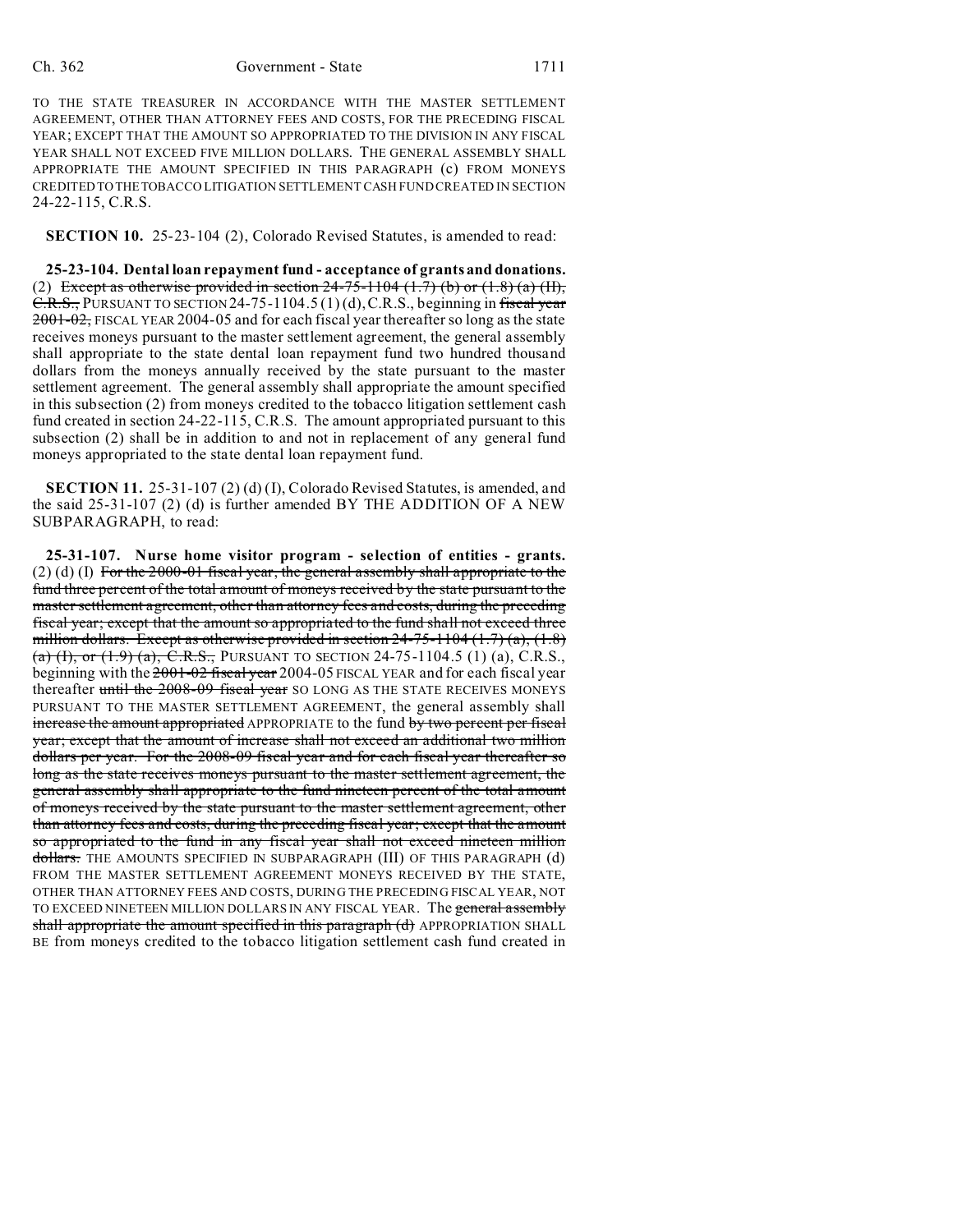section 24-22-115, C.R.S.

(III) (A) FOR THE 2004-05 FISCAL YEAR, THE GENERAL ASSEMBLY SHALL APPROPRIATE TO THE FUND NINE PERCENT OF THE TOTAL AMOUNT OF MONEYS RECEIVED BY THE STATE.

(B) BEGINNING WITH THE 2005-06 FISCAL YEAR AND FOR EACH FISCAL YEAR THEREAFTER THROUGH THE 2013-14 FISCAL YEAR, THE GENERAL ASSEMBLY SHALL INCREASE THE PERCENTAGE APPROPRIATED TO THE FUND PURSUANT TO SUB-SUBPARAGRAPH (A) OF THIS SUBPARAGRAPH (III) BY ONE PERCENT.

(C) FOR THE 2014-15 FISCAL YEAR AND FOR EACH FISCAL YEAR THEREAFTER, THE GENERAL ASSEMBLY SHALL APPROPRIATE TO THE FUND NINETEEN PERCENT OF THE TOTAL AMOUNT OF MONEYS RECEIVED BY THE STATE.

**SECTION 12.** 26-4-1007 (3) (a), Colorado Revised Statutes, is amended to read:

**26-4-1007. Program funding - comprehensive primary and preventive care** fund - creation. (3) (a) Except as otherwise provided in section 24-75-1104 (1.7)  $(f, (1.8)$  (a)  $(VI),$  or  $(1.9)$  (c), C.R.S., PURSUANT TO SECTION 24-75-1104.5 (1) (b), C.R.S., beginning with the 2000-01 fiscal year 2004-05 FISCAL YEAR, and for each fiscal year thereafter SO LONG AS THE STATE RECEIVES MONEYS PURSUANT TO THE MASTER SETTLEMENT AGREEMENT, the general assembly shall appropriate to the fund  $s$ ix THREE percent of the total amount of moneys received by the state pursuant to the master settlement agreement, not including attorney fees and costs, during the preceding fiscal year; except that the amount so appropriated to the fund shall not exceed six FIVE million dollars in any fiscal year. The general assembly shall appropriate the amount specified in this subsection (3) from moneys credited to the tobacco litigation settlement cash fund created in section 24-22-115, C.R.S.

**SECTION 13.** 26-19-105 (2.5), Colorado Revised Statutes, is amended to read:

**26-19-105. Trust - created.** (2.5) For fiscal year 2000-01, the general assembly shall appropriate to the trust ten million dollars from the moneys received by the state for said fiscal year pursuant to the master settlement agreement. For fiscal year 2001-02, the general assembly shall appropriate to the trust nine million eight hundred thousand dollars from the moneys annually received by the state pursuant to the master settlement agreement. Except as otherwise provided in section 24-75-1104 (1.8) (a) (VII), C.R.S., PURSUANT TO SECTION 24-75-1104.5 (1) (c), C.R.S., beginning in fiscal year 2002-03, THE 2004-05 FISCAL YEAR and for IN each fiscal year thereafter so long as the state receives moneys pursuant to the master settlement agreement, the general assembly shall appropriate to the trust seventeen million five hundred thousand dollars from TWENTY-FOUR PERCENT OF THE TOTAL AMOUNT OF the moneys annually received by the state pursuant to the master settlement agreement, NOT INCLUDING ATTORNEY FEES AND COSTS, DURING THE PRECEDING FISCAL YEAR; EXCEPT THAT THE AMOUNT SO APPROPRIATED TO THE TRUST SHALL NOT EXCEED THIRTY MILLION DOLLARS IN ANY FISCAL YEAR. Except as otherwise provided in section  $24-22-115.5$  SECTIONS 24-22-115.5 (2) (a.7) AND 24-75-1104.5 (1) (c), C.R.S., the general assembly shall appropriate the amount specified in this subsection (2.5) from moneys credited to the tobacco litigation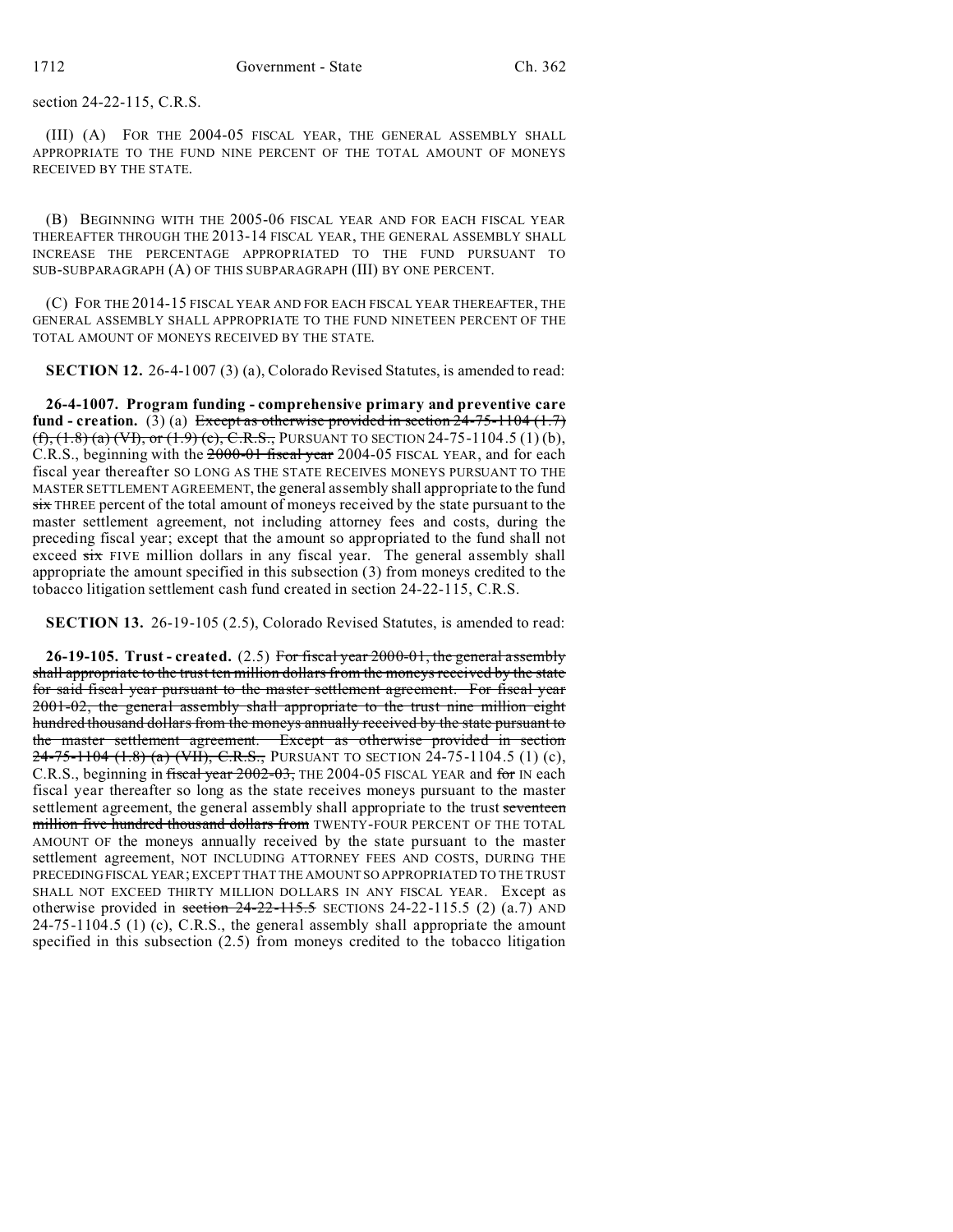settlement cash fund created in section 24-22-115, C.R.S. The amount appropriated pursuant to this subsection (2.5) shall be in addition to and not in replacement of any general fund moneys appropriated to the trust.

**SECTION 14.** 27-10.3-106 (2), Colorado Revised Statutes, is amended to read:

**27-10.3-106. Funding - rules.** (2) (a) If neither the family's private insurance nor federal medicaid funding cover all of the costs associated with the services provided to a child at risk of out-of-home placement pursuant to this article, then the family shall be responsible for paying that portion that is not covered by private insurance or federal medicaid funding on a sliding scale basis as set forth in subsection (3) of this section. Any remaining portion of the services not covered by private insurance, federal medicaid funding, or the family's share, shall be paid for from MONEYS APPROPRIATED FOR SUCH PURPOSE PURSUANT TO PARAGRAPH (b) OF THIS SUBSECTION (2) OR FROM general fund moneys, subject to available appropriations.

(b) PURSUANT TO SECTION 24-75-1104.5 (1) (k), C.R.S., BEGINNING IN THE 2004-05 FISCAL YEAR, AND FOR EACH FISCAL YEAR THEREAFTER SO LONG AS THE STATE RECEIVES MONEYS PURSUANT TO THE MASTER SETTLEMENT AGREEMENT, THE GENERAL ASSEMBLY SHALL APPROPRIATE TO THE STATE DEPARTMENT TO FUND THE REMAINING PORTION OF SERVICES NOT COVERED BY PRIVATE INSURANCE, FEDERAL MEDICAID FUNDING, OR THE FAMILY'S SHARE, AS DESCRIBED IN PARAGRAPH (a) OF THIS SUBSECTION (2), THREE HUNDRED THOUSAND DOLLARS FROM THE MONEYS ANNUALLY RECEIVED BY THE STATE IN ACCORDANCE WITH THE MASTER SETTLEMENT AGREEMENT. THE GENERAL ASSEMBLY SHALL APPROPRIATE THE AMOUNT SPECIFIED IN THIS PARAGRAPH (b) FROM MONEYS CREDITED TO THE TOBACCO LITIGATION SETTLEMENT CASH FUND CREATED IN SECTION 24-22-115, C.R.S.

**SECTION 15.** 28-5-709 (2) (a), Colorado Revised Statutes, is amended to read:

**28-5-709. Colorado state veterans trust fund - created - report - repeal.** (2) (a) Except as otherwise provided in section  $24-75-1104$   $(1.8)$   $(a)$   $(V)$ , C.R.S., PURSUANT TO SECTION 24-75-1104.5 (1)(g), C.R.S., beginning in fiscal year  $2000-01$ THE 2004-05 FISCAL YEAR, and for each fiscal year thereafter so long as the state receives moneys pursuant to the master settlement agreement, the general assembly shall annually appropriate to the trust fund one percent of the total amount received by the state pursuant to the provisions of the master settlement agreement, other than attorney fees and costs, during the preceding fiscal year; except that the amount so appropriated to the trust fund in any fiscal year shall not exceed one million dollars. The general assembly shall appropriate the amount specified in this subsection (2) from moneys credited to the tobacco litigation settlement cash fund created in section 24-22-115, C.R.S.

**SECTION 16. Repeal.** 22-7-506 (4) (b) (II), 25-3.5-807 (2) (b), 25-31-107 (2) (d) (II), 26-4-1007 (3) (b), and 28-5-709 (2) (b), Colorado Revised Statutes, are repealed.

**SECTION 17. Appropriation - adjustments to the 2004 long bill.** (1) For the implementation of this act, appropriations made in the annual general appropriation act to the department of education, for the fiscal year beginning July 1, 2004, shall be adjusted as follows: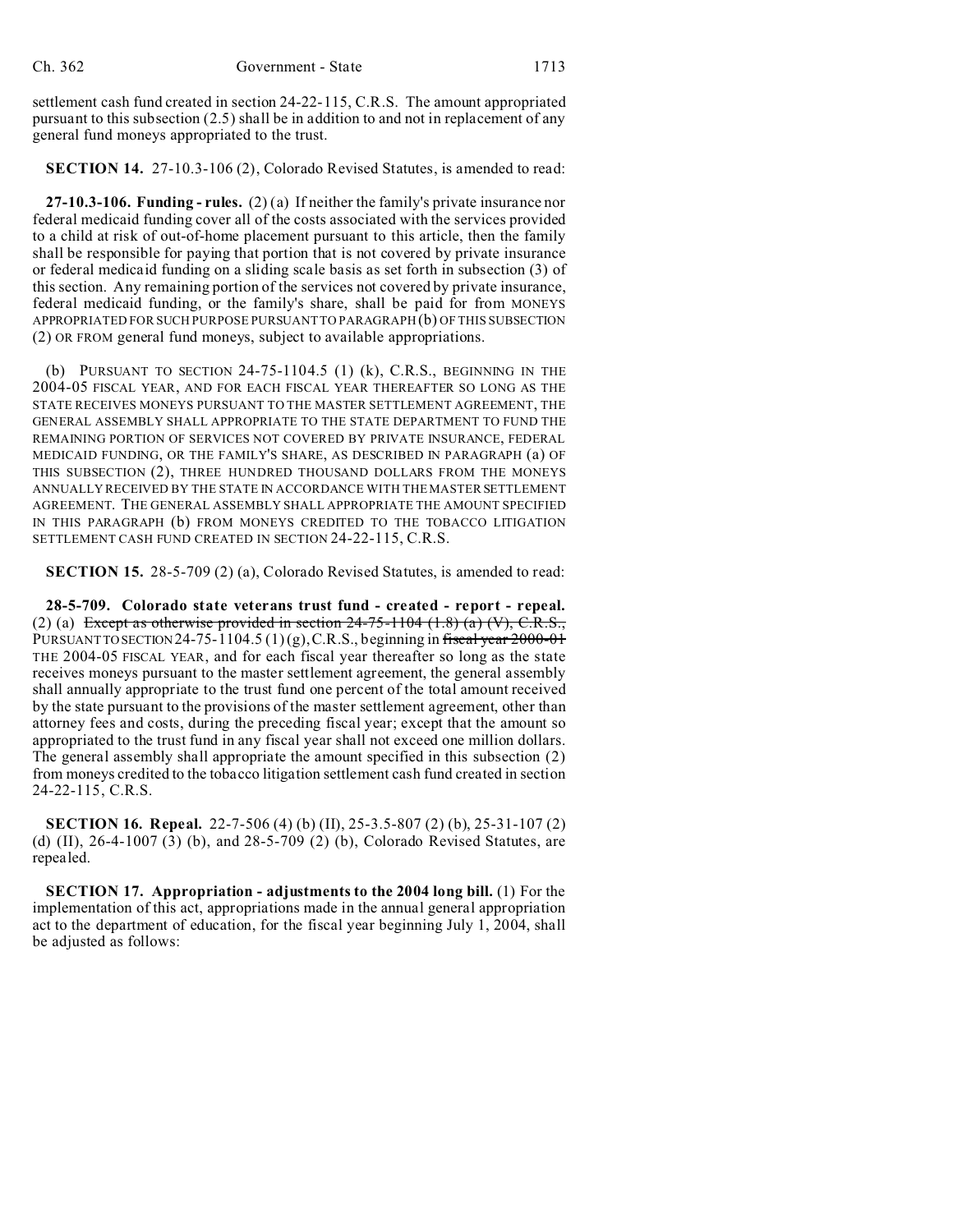1714 Government - State Ch. 362

(a) The appropriation for assistance to public schools, grant programs and other distributions, read-to-achieve cash fund, is decreased by twelve million seven hundred twenty-eight thousand two hundred fifteen dollars (\$12,728,215). Said sum shall be cash funds exempt from the tobacco litigation settlement cash fund pursuant to section 24-75-1104.5, C.R.S.

(Governor lined through this paragraph. See the editor's note and the Governor's letter following this act.)

(b) The appropriation for assistance to public schools, grant programs and other distributions, read-to-achieve grant program, is decreased by twelve million seven hundred twenty-eight thousand two hundred fifteen dollars (\$12,728,215). Said sum shall be cash funds exempt from the read-to-achieve cash fund created in Section  $22 - 7 - 506$  (4), C.R.S.

(Governor lined through this paragraph. See the editor's note and the Governor's letter following this act.)

(2) For the implementation of this act, appropriations made in the annual general appropriation act to the department of health care policy and financing, for the fiscal year beginning July 1, 2004, shall be adjusted as follows:

(a) The appropriation for the indigent care program, H.B. 97-1304 children's basic health plan trust, is increased by three million four hundred seventy-two thousand nine hundred fifty-eight dollars (\$3,472,958). Said sum shall be cash funds exempt from the tobacco litigation settlement cash fund pursuant to section 24-75-1104.5, C.R.S.

(b) The appropriation for the indigent care program, comprehensive primary and preventive care fund, is decreased by two million six hundred twenty-one thousand one hundred twenty dollars (\$2,621,120). Said sum shall be cash funds exempt from the tobacco litigation settlement cash fund pursuant to section 24-75-1104.5, C.R.S.

(c) The appropriation for the indigent care program, comprehensive primary and preventive care grants program, is decreased by two million six hundred twenty-one thousand one hundred twenty dollars (\$2,621,120). Said sum shall be cash funds exempt from the comprehensive primary and preventive care fund created in section 26-4-1107, C.R.S.

(d) The appropriation for mental health, residential treatment for youth, is increased by two hundred nine thousand sixty-six dollars (\$209,066). Said sum shall be cash funds exempt from the tobacco litigation settlement cash fund pursuant to section 24-75-1104.5, C.R.S. In addition to said appropriation, the general assembly anticipates that, for the fiscal year beginning July 1, 2004, the department of health care policy and financing will receive the sum of two hundred nine thousand sixty-six dollars (\$209,066) in federal funds. Although the federal funds are not appropriated in this act, they are noted for the purpose of indicating the assumptions used relative to these funds in developing the state appropriation amounts.

(3) For the implementation of this act, appropriations made in the annual general appropriation act to the department of human services, for the fiscal year beginning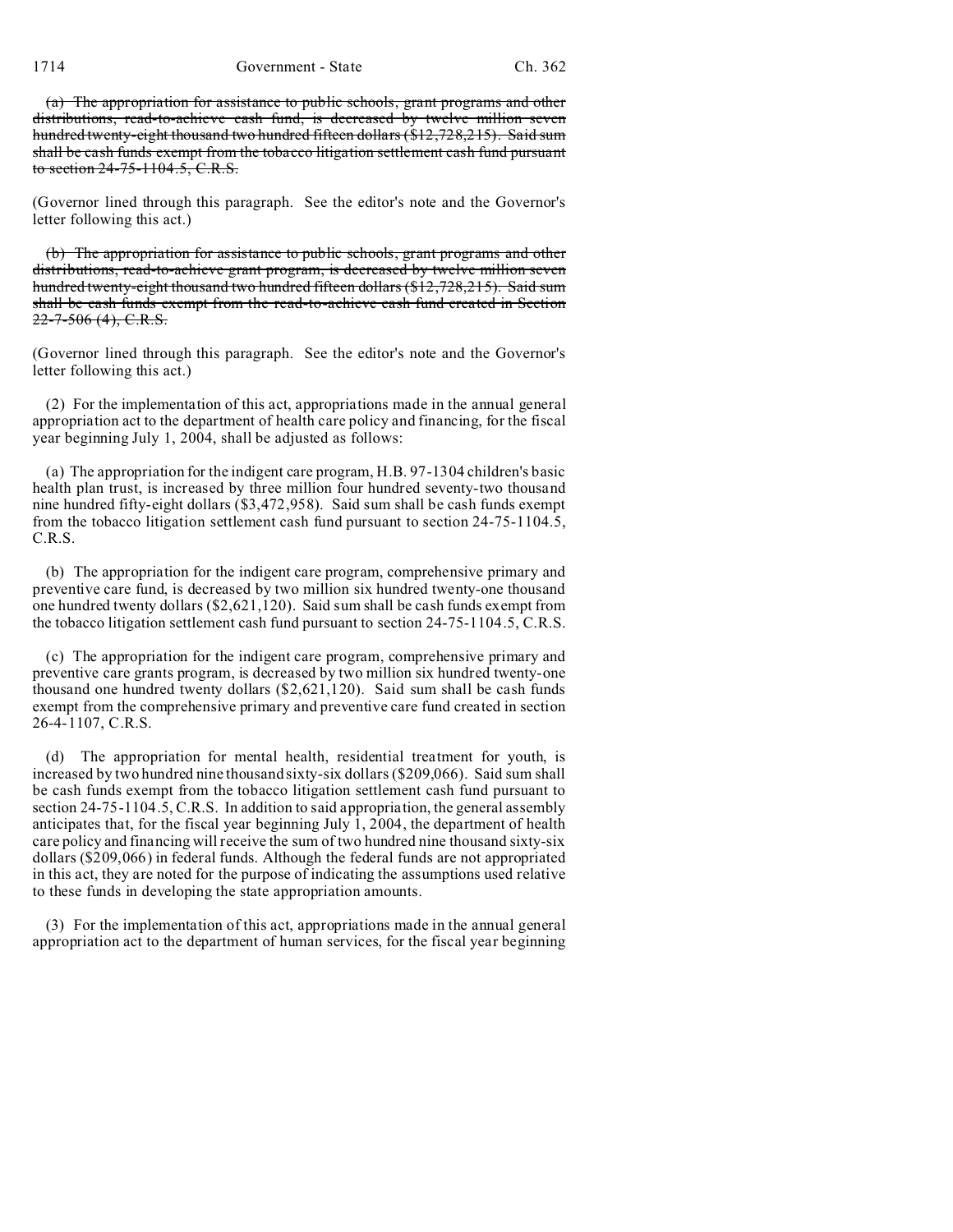July 1, 2004, shall be adjusted as follows:

(a) The appropriation for the mental health and alcohol and drug abuse services division, mental health, residential treatment for youth, is increased by five hundred eight thousand five hundred twenty-one dollars (\$508,521). Of said sum, ninety thousand three hundred eighty-nine dollars (\$90,389) shall be cash funds exempt from the tobacco litigation settlement cash fund pursuant to section 24-75-1104.5, C.R.S., and four hundred eighteen thousand one hundred thirty-two dollars (\$418,132) shall be cash funds exempt received from the department of health care policy and financing out of the appropriation made in paragraph (d) of subsection (2) of this section.

(4) For the implementation of this act, appropriations made in the annual general appropriation act to the department of military and veterans affairs, for the fiscal year beginning July 1, 2004, shall be adjusted as follows:

(a) The appropriation for the division of veterans affairs, Colorado state veterans trust fund, is decreased by four hundred eight dollars (\$408). Said sum shall be cash funds exempt from the tobacco litigation settlement cash fund pursuant to section 24-75-1104.5, C.R.S.

(b) The appropriation for the division of veterans affairs, Colorado state veterans trust fund expenditures, is decreased by one hundred two dollars (\$102). Said sum shall be cash funds exempt from the Colorado state veterans trust fund pursuant to section 28-5-709 (1) (a), C.R.S.

(5) For the implementation of this act, appropriations made in the annual general appropriation act to the department of public health and environment for the fiscal year beginning July 1, 2004, shall be adjusted as follows:

(a) The appropriation for the disease control and environmental epidemiology division, special purpose disease control programs, Ryan White act, operating expenses, is increased by three million fifty-five thousand one hundred fourteen dollars (\$3,055,114). Said sum shall be cash funds exempt from the tobacco litigation settlement cash fund pursuant to section 24-75-1104.5, C.R.S.

(b) The appropriation for the prevention services division, prevention programs, tobacco education and prevention, personal services, is decreased by four hundred thirty-eight thousand six hundred ten dollars (\$438,610). Said sum shall be cash funds exempt from the tobacco program fund pursuant to section 25-3.5-807, C.R.S.

(c) The appropriation for the prevention services division, tobacco education and prevention, prevention programs, tobacco program fund, is decreased by eight million seven hundred thirty-five thousand twenty-two dollars (\$8,735,022). Said sum shall be cash funds exempt from the tobacco litigation settlement cash fund pursuant to section 24-75-1104.5, C.R.S.

(d) The appropriation for the prevention services division, tobacco education and prevention, prevention programs, tobacco cessation and prevention grants, is decreased by eight million two hundred ninety-six thousand four hundred twelve dollars (\$8,296,412). Said sum shall be cash funds exempt from the tobacco program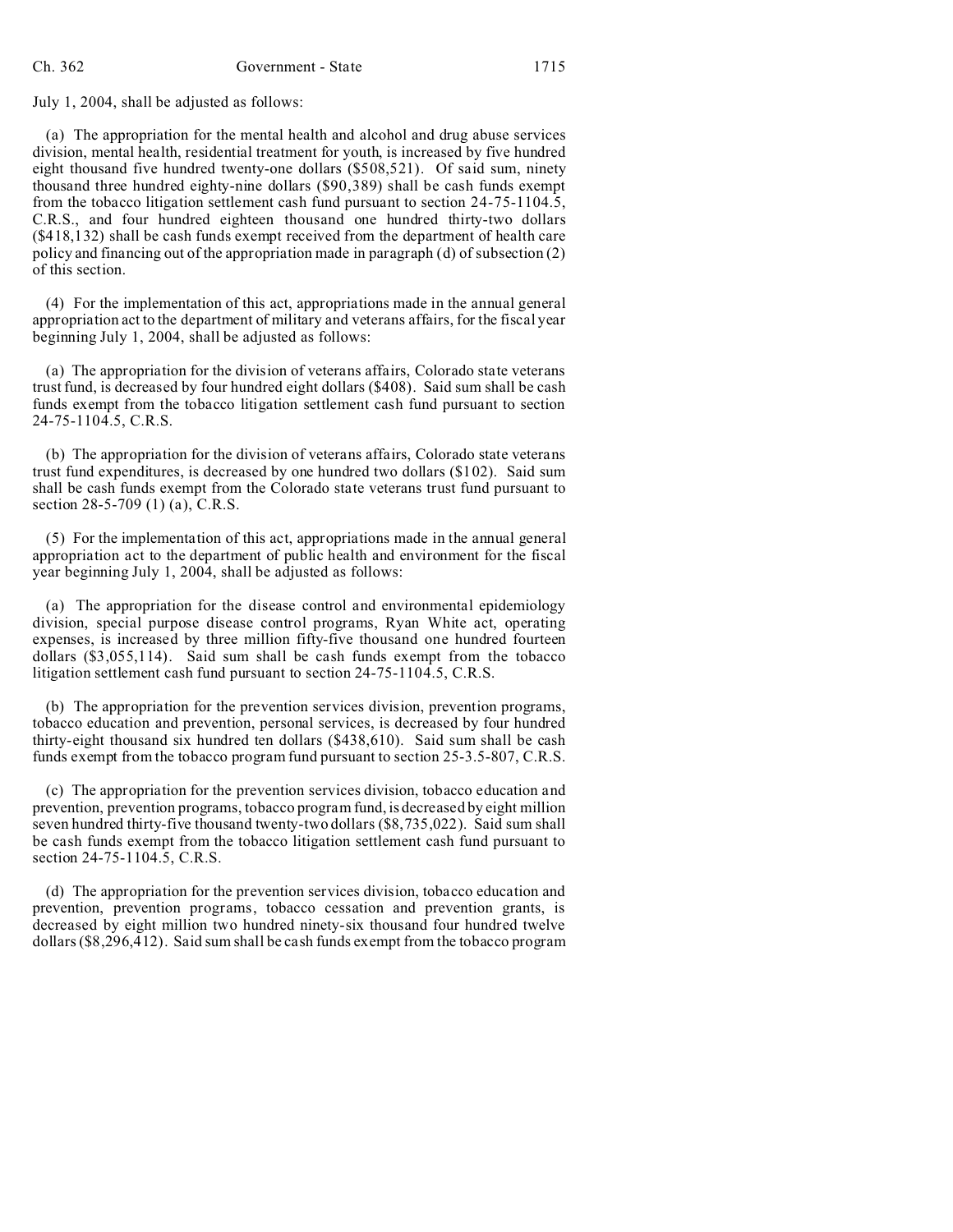fund pursuant to section 25-3.5-807, C.R.S.

(e) The appropriation for the prevention services division, rural - primary care, state dental loan repayment fund, is decreased by ninety-three dollars (\$93). Said sum shall be cash funds exempt from the tobacco litigation settlement cash fund pursuant to section 24-75-1104.5, C.R.S.

(f) The appropriation for the prevention services division, rural - primary care, dental programs, is decreased by ninety-three dollars (\$93). Said sum shall be cash funds exempt from the state dental loan repayment fund, pursuant to section 25-23-104, C.R.S.

(g) The appropriation for the prevention services division, prevention partnerships, Tony Grampsas youth services program, prevention services programs, is increased by one million one hundred forty-three thousand thirteen dollars (\$1,143,013). Said sum shall be cash funds exempt from the tobacco litigation settlement cash fund, pursuant to section 25-74-1104.5, C.R.S.

(h) The appropriation for the prevention services division, family and community health, child, adolescent and school health, nurse home visitor program fund, is decreased by one million fifty-eight thousand six hundred sixty-six dollars (\$1,058,666). Said sum shall be cash funds exempt from the tobacco litigation settlement cash fund pursuant to section 24-75-1104.5, C.R.S.

(i) The appropriation for the prevention services division, family and community health, child, adolescent and school health, nurse home visitor program, is decreased by one million fifty-eight thousand six hundred sixty-six dollars (\$1,058,666). Said sum shall be cash funds exempt from the nurse home visitor program fund created in section 25-31-107, C.R.S.

**SECTION 18. Safety clause.** The general assembly hereby finds, determines, and declares that this act is necessary for the immediate preservation of the public peace, health, and safety.

Approved in part and vetoed in part: June 4, 2004

**Editor's note:** The following is a reprinting of the Governor's message filed with House Bill 04-1421 when he approved the bill in part and vetoed it in part on June 4, 2004. Markings were made on the bill by the Governor purporting to veto subsections  $(1)$   $(a)$  and  $(b)$  of Section 17 of the bill, the appropriation clause. Since this bill is not an appropriations bill, questions have been raised as to the validity of such a veto. However, the Colorado Supreme Court has held that purported vetoes are entitled to a presumption of validity. In view of this holding, the purported veto is reflected in the version of the bill printed above. See *Colorado General Assembly v. Lamm*, 704 P.2d 1371 (Colo. 1985) and *Romer v. Colorado General Assembly*, 810 P.2d 215 (Colo. 1991).